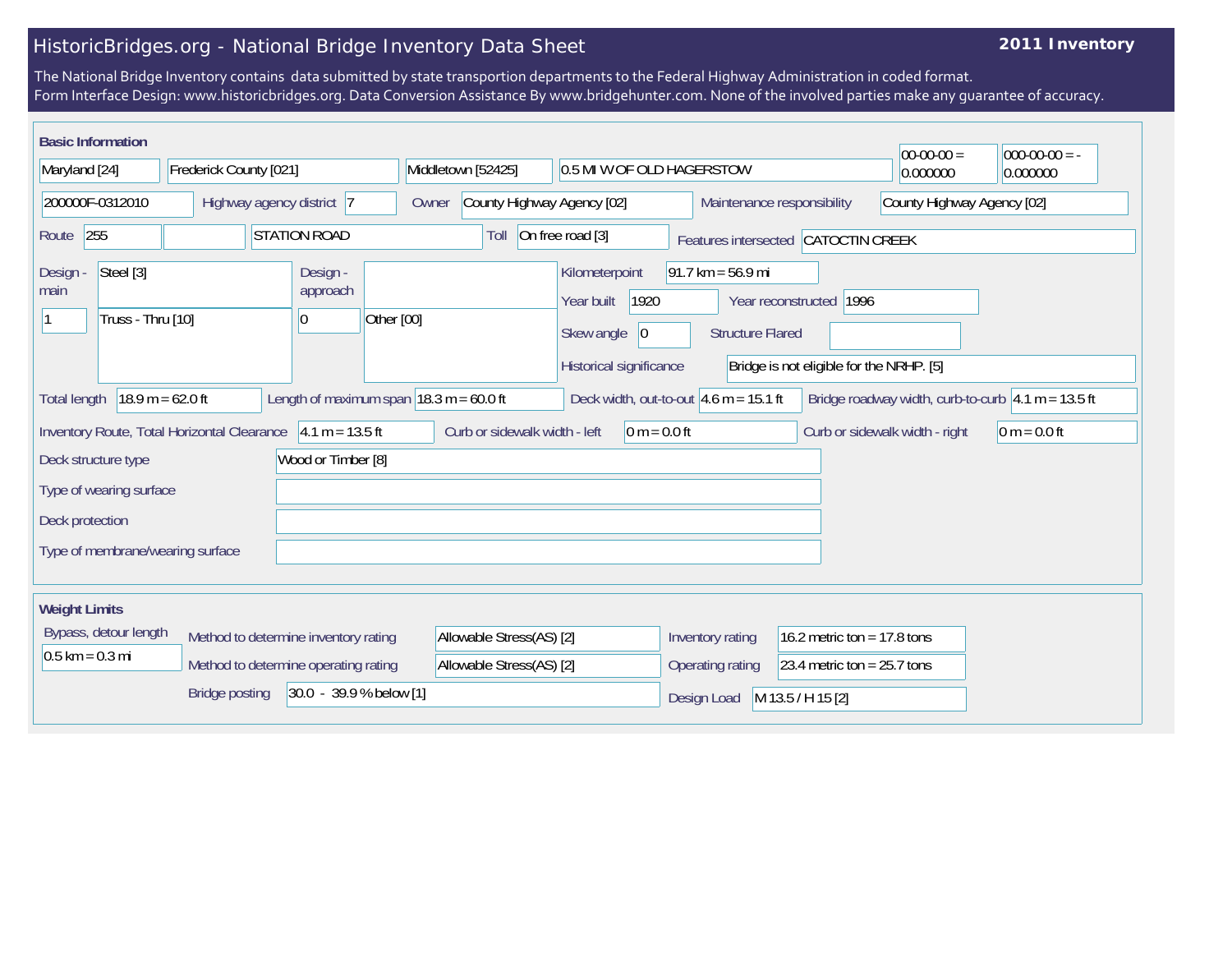| <b>Functional Details</b>                                                              |                                                                                         |
|----------------------------------------------------------------------------------------|-----------------------------------------------------------------------------------------|
| 155<br>Average daily truck traffi 5<br>Average Daily Traffic                           | 782<br>2011<br>Year 1997<br>Future average daily traffic<br>%<br>Year                   |
| Road classification<br>Minor Collector (Rural) [08]                                    | $3.7 m = 12.1 ft$<br>Lanes on structure 1<br>Approach roadway width                     |
| Type of service on bridge Highway [1]                                                  | Direction of traffic One lane bridge for 2 - way traffic [3]<br>Bridge median           |
| No parallel structure exists. [N]<br>Parallel structure designation                    |                                                                                         |
| Type of service under bridge<br>Waterway [5]                                           | 0 <br>Navigation control<br>Lanes under structure                                       |
| $0 = N/A$<br>Navigation vertical clearanc                                              | Navigation horizontal clearance $ 0 = N/A $                                             |
| Minimum navigation vertical clearance, vertical lift bridge                            | Minimum vertical clearance over bridge roadway<br>99.99 m = $328.1$ ft                  |
| Minimum lateral underclearance reference feature Feature not a highway or railroad [N] |                                                                                         |
| Minimum lateral underclearance on right 99.9 = Unlimited                               | Minimum lateral underclearance on left $0 = N/A$                                        |
| Minimum Vertical Underclearance $ 0 = N/A $                                            | Minimum vertical underclearance reference feature Feature not a highway or railroad [N] |
| Appraisal ratings - underclearances N/A [N]                                            |                                                                                         |
| <b>Repair and Replacement Plans</b>                                                    |                                                                                         |
| Type of work to be performed                                                           | Work done by                                                                            |
|                                                                                        |                                                                                         |
|                                                                                        | Bridge improvement cost<br>Roadway improvement cost                                     |
|                                                                                        | Length of structure improvement<br>Total project cost                                   |
|                                                                                        | Year of improvement cost estimate                                                       |
|                                                                                        | Border bridge - state<br>Border bridge - percent responsibility of other state          |
|                                                                                        | Border bridge - structure number                                                        |